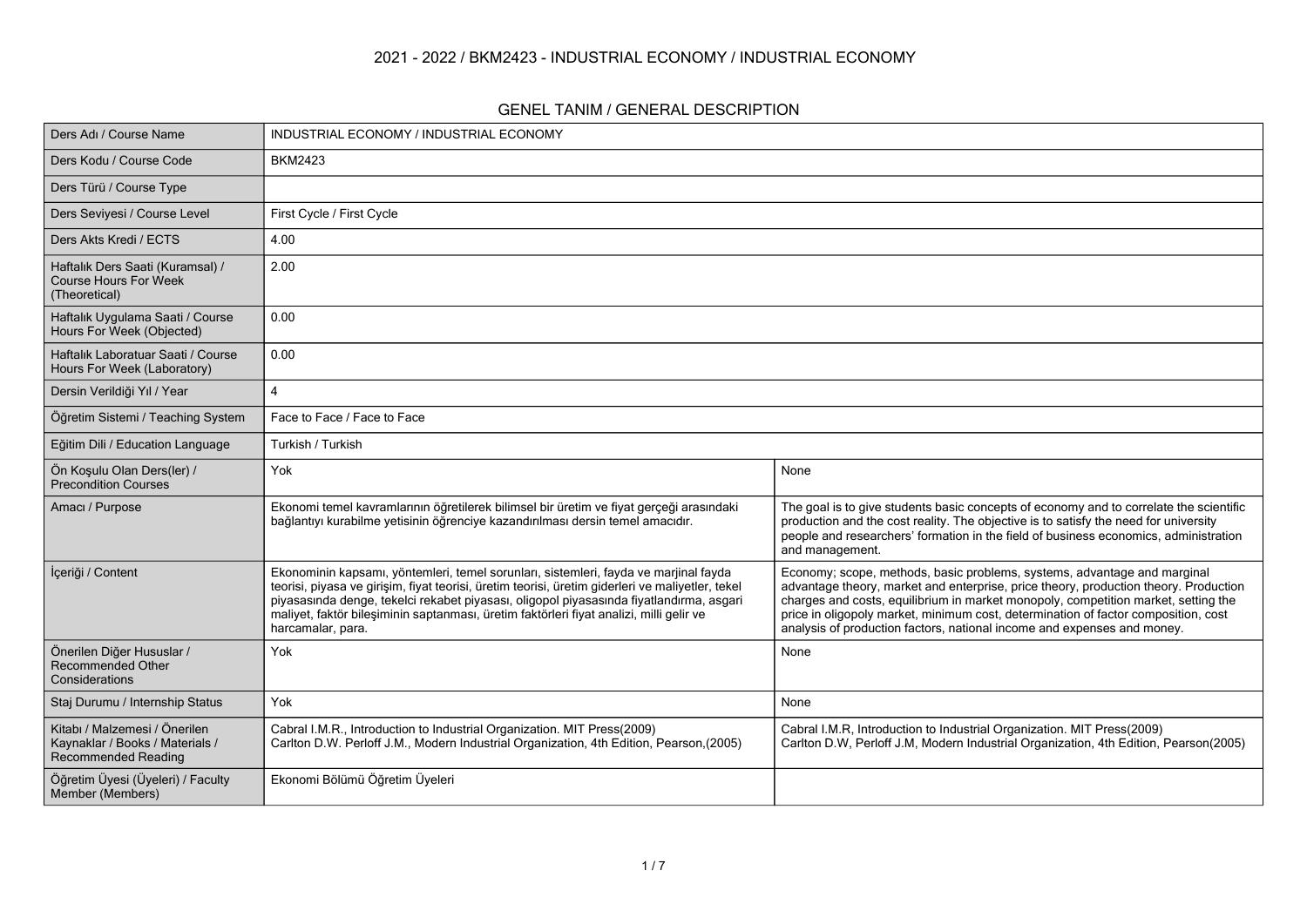## **ÖĞRENME ÇIKTILARI / LEARNING OUTCOMES**

| Fikirlerini etkin ve açık bir şekilde sözlü ve yazılı ifade ederek iletişim kurabilme            | Communicate effectively and clearly in written and oral formats                                      |
|--------------------------------------------------------------------------------------------------|------------------------------------------------------------------------------------------------------|
| Ekonomik teorileri ve ekonomik gerekçeleri anlayabilme ve ilgili alanlara uygulayabilme becerisi | Be able to understand core economic theory and economic reasoning to applied topics                  |
| Mantıklı düşünebilme ve analitik çalışabilme becerisi                                            | Be able to think logically and work analitically                                                     |
| Konu ile ilgili problemleri anlayabilme                                                          | Gain an understanding the context in which a problem is to be addressed                              |
| Matematik, istatistik ve grafikal teknikleri uygulayabilme                                       | Gain an ability to apply mathematical, statistical and graphical techniques in an appropriate manner |

**HAFTALIK DERS İÇERİĞİ / DETAILED COURSE OUTLINE**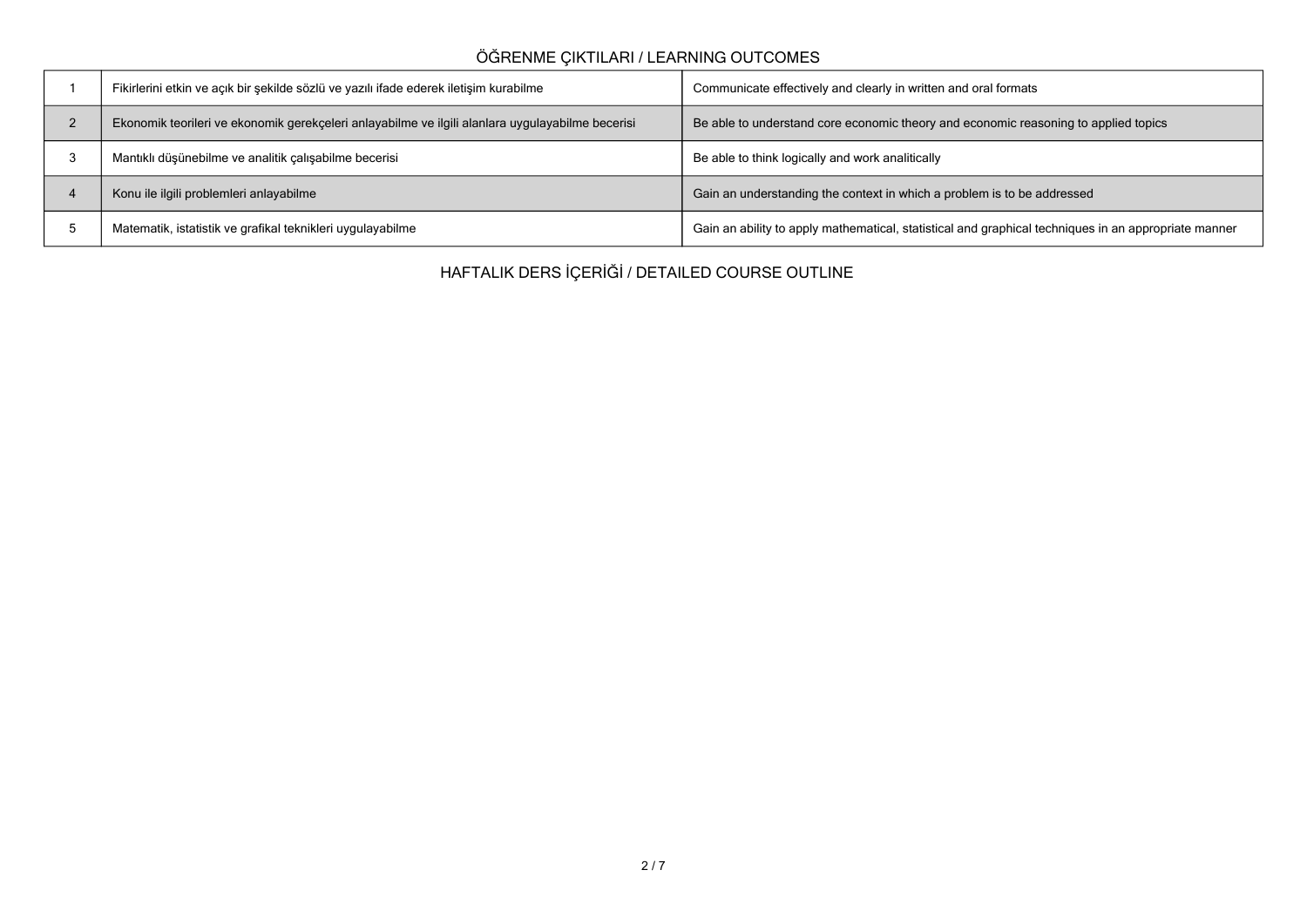|                | Hafta / Week                                                       |          |     |                                                                |                           |  |  |  |  |
|----------------|--------------------------------------------------------------------|----------|-----|----------------------------------------------------------------|---------------------------|--|--|--|--|
|                | Teorik Dersler / Theoretical                                       | Uygulama | Lab | Öğretim Yöntem ve<br>Teknikleri/Teaching Methods<br>Techniques | Ön Hazırlık / Preliminary |  |  |  |  |
| $\overline{1}$ | Endüstriyel ekonomiye Giriş, temel tanımlamalar ve problemler      |          |     |                                                                |                           |  |  |  |  |
|                | Introduction to industrial economy, Basic Definitions and problems |          |     |                                                                |                           |  |  |  |  |
|                | Teorik Dersler / Theoretical                                       | Uygulama | Lab | Öğretim Yöntem ve<br>Teknikleri/Teaching Methods<br>Techniques | Ön Hazırlık / Preliminary |  |  |  |  |
| $\overline{2}$ | Prformans paradigması, Emprik Endüstriyel Ekonomi                  |          |     |                                                                |                           |  |  |  |  |
|                | Performance paradigm, Emprical Industrial Economics                |          |     |                                                                |                           |  |  |  |  |
|                | Teorik Dersler / Theoretical                                       | Uygulama | Lab | Öğretim Yöntem ve<br>Teknikleri/Teaching Methods<br>Techniques | Ön Hazırlık / Preliminary |  |  |  |  |
| 3              | Firma Teorisi; Neoklasik ve davranış                               |          |     |                                                                |                           |  |  |  |  |
|                | The Theory of Firm: Neoclassical and behavioral                    |          |     |                                                                |                           |  |  |  |  |
|                | Teorik Dersler / Theoretical                                       | Uygulama | Lab | Öğretim Yöntem ve<br>Teknikleri/Teaching Methods<br>Techniques | Ön Hazırlık / Preliminary |  |  |  |  |
| $\overline{4}$ | Ücret ve Üretim teorisi                                            |          |     |                                                                |                           |  |  |  |  |
|                | Price and Production theory                                        |          |     |                                                                |                           |  |  |  |  |
|                | Teorik Dersler / Theoretical                                       | Uygulama | Lab | Öğretim Yöntem ve<br>Teknikleri/Teaching Methods<br>Techniques | Ön Hazırlık / Preliminary |  |  |  |  |
| 5              | Maaliyet ve Üretim fiyatları                                       |          |     |                                                                |                           |  |  |  |  |
|                | Production charges and costs                                       |          |     |                                                                |                           |  |  |  |  |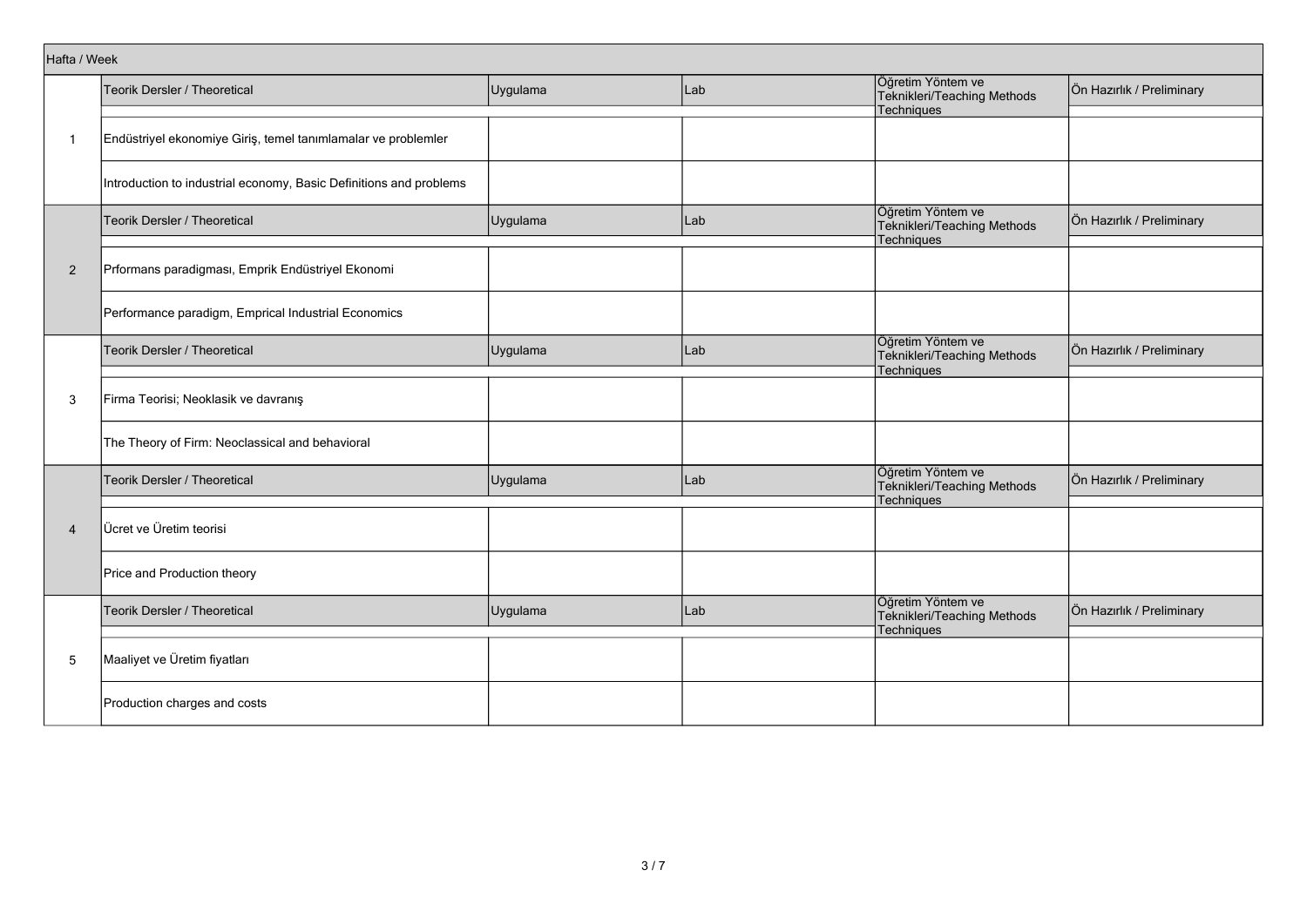|                | Teorik Dersler / Theoretical                                                                  | Uygulama | Lab | Öğretim Yöntem ve<br>Teknikleri/Teaching Methods<br>Techniques        | Ön Hazırlık / Preliminary |
|----------------|-----------------------------------------------------------------------------------------------|----------|-----|-----------------------------------------------------------------------|---------------------------|
| $\,6\,$        | Market yapıları: Tekel piasasında denge, tekelci rekabet piyasası ve<br>ürün farklanmaları    |          |     |                                                                       |                           |
|                | Market Structures; Equulibrium in market monopoly, Competition and<br>Product differentiation |          |     |                                                                       |                           |
|                | Teorik Dersler / Theoretical                                                                  | Uygulama | Lab | Öğretim Yöntem ve<br>Teknikleri/Teaching Methods<br>Techniques        | Ön Hazırlık / Preliminary |
| $\overline{7}$ | Rehberli problem çözümü                                                                       |          |     |                                                                       |                           |
|                | Tutorial                                                                                      |          |     |                                                                       |                           |
|                | Teorik Dersler / Theoretical                                                                  | Uygulama | Lab | Öğretim Yöntem ve<br>Teknikleri/Teaching Methods<br>Techniques        | Ön Hazırlık / Preliminary |
| 8              | Arasınav                                                                                      |          |     |                                                                       |                           |
|                | Midterm exam                                                                                  |          |     |                                                                       |                           |
|                | Teorik Dersler / Theoretical                                                                  | Uygulama | Lab | Öğretim Yöntem ve<br>Teknikleri/Teaching Methods<br><b>Techniques</b> | Ön Hazırlık / Preliminary |
| 9              | Stratejiler; Fiyat tanımlamaları, Vertikal ilişkiler                                          |          |     |                                                                       |                           |
|                | Strategies; Price discrimination, Vertical relationships                                      |          |     |                                                                       |                           |
|                | Teorik Dersler / Theoretical                                                                  | Uygulama | Lab | Öğretim Yöntem ve<br>Teknikleri/Teaching Methods<br>Techniques        | Ön Hazırlık / Preliminary |
| 10             | Reklam; araştırma ve geliştirme                                                               |          |     |                                                                       |                           |
|                | Advertising; research and development                                                         |          |     |                                                                       |                           |
|                | Teorik Dersler / Theoretical                                                                  | Uygulama | Lab | Öğretim Yöntem ve<br>Teknikleri/Teaching Methods<br>Techniques        | Ön Hazırlık / Preliminary |
| 11             | Üretim faktörlerinin maaliyet analizi, ulusal gelirler                                        |          |     |                                                                       |                           |
|                | Cost analysis of production factors, national incomes                                         |          |     |                                                                       |                           |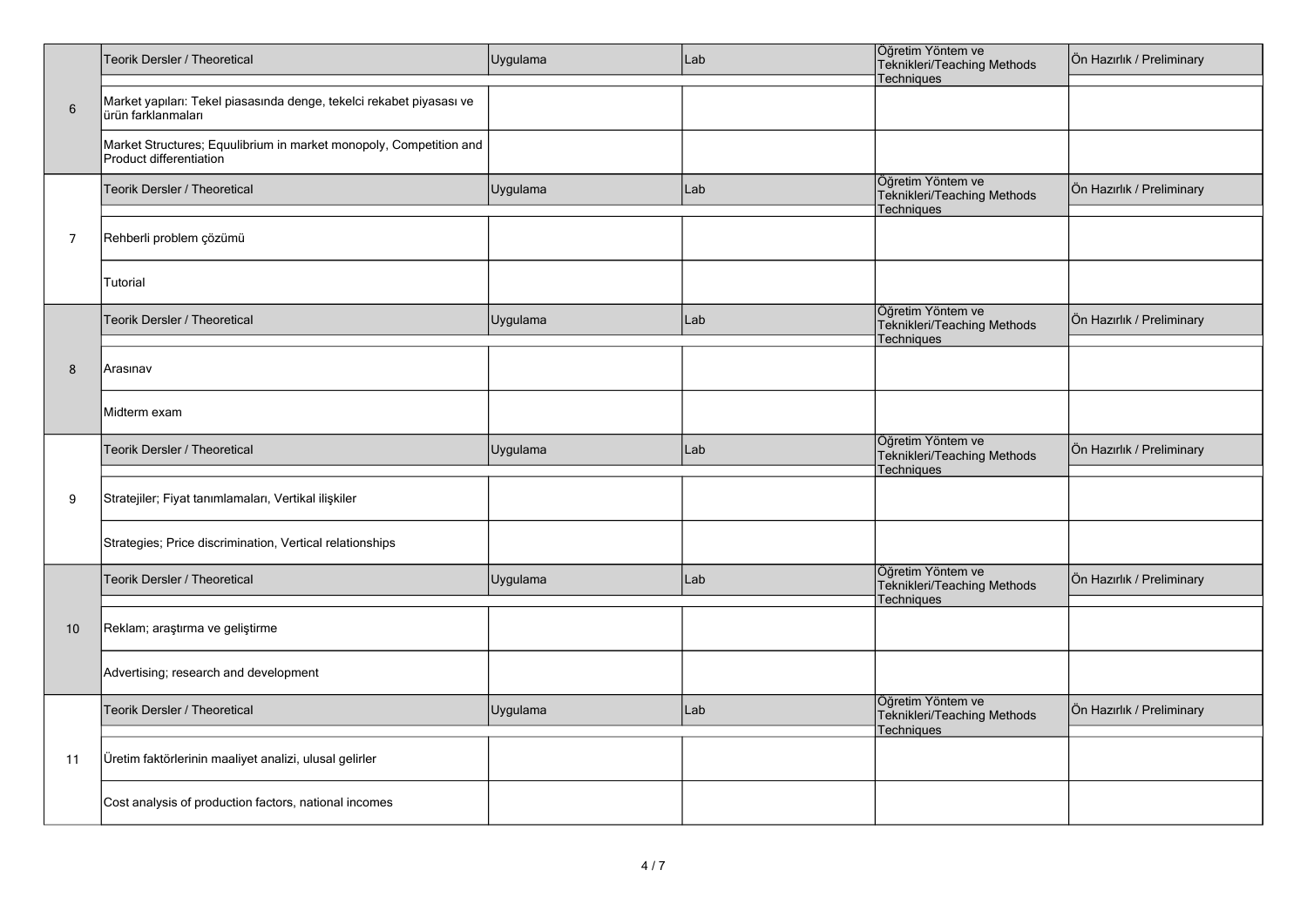|    | Teorik Dersler / Theoretical                                | Uygulama | Lab | Öğretim Yöntem ve<br>Teknikleri/Teaching Methods               | Ön Hazırlık / Preliminary |
|----|-------------------------------------------------------------|----------|-----|----------------------------------------------------------------|---------------------------|
|    |                                                             |          |     | Techniques                                                     |                           |
| 12 | Endüstryel düzenlemeler; kanunlar ve yerel düzenlemeler     |          |     |                                                                |                           |
|    | Regulation of Industries; Antitrust laws, Public policy     |          |     |                                                                |                           |
|    | Teorik Dersler / Theoretical                                | Uygulama | Lab | Öğretim Yöntem ve<br>Teknikleri/Teaching Methods<br>Techniques | Ön Hazırlık / Preliminary |
| 13 | Endüstri dinamiği; firma rutinleri ve gelişimleri           |          |     |                                                                |                           |
|    | Industry Dynamics; firms' routines, evolution of industries |          |     |                                                                |                           |
|    | Teorik Dersler / Theoretical                                | Uygulama | Lab | Öğretim Yöntem ve<br>Teknikleri/Teaching Methods<br>Techniques | Ön Hazırlık / Preliminary |
| 14 | Rehberli problem çözümü                                     |          |     |                                                                |                           |
|    | Tutorial                                                    |          |     |                                                                |                           |
|    | Teorik Dersler / Theoretical                                | Uygulama | Lab | Öğretim Yöntem ve<br>Teknikleri/Teaching Methods<br>Techniques | Ön Hazırlık / Preliminary |
| 15 | Rehberli Problem çözümü                                     |          |     |                                                                |                           |
|    | Tutorial                                                    |          |     |                                                                |                           |
|    | Teorik Dersler / Theoretical                                | Uygulama | Lab | Öğretim Yöntem ve<br>Teknikleri/Teaching Methods<br>Techniques | Ön Hazırlık / Preliminary |
| 16 | Final sinavi                                                |          |     |                                                                |                           |
|    | Final exam                                                  |          |     |                                                                |                           |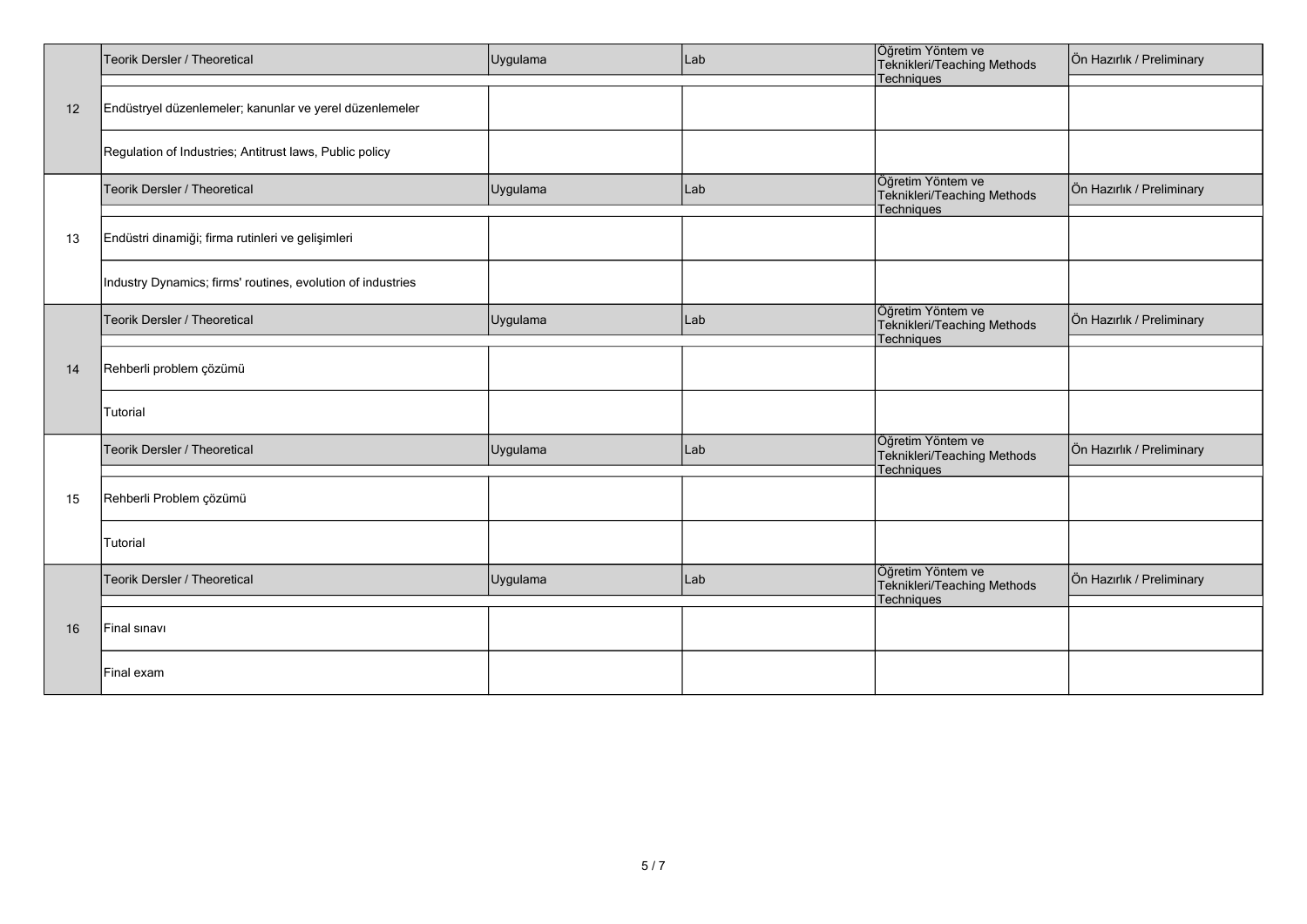### **DEĞERLENDİRME / EVALUATION**

| Yarıyıl (Yıl) İçi Etkinlikleri / Term (or Year) Learning Activities<br>Number |  | Katkı Yüzdesi /<br>Percentage of<br>Contribution (%) |
|-------------------------------------------------------------------------------|--|------------------------------------------------------|
| Ara Sinav / Midterm Examination                                               |  | 100                                                  |
| Toplam / Total:                                                               |  | 100                                                  |
| Başarı Notuna Katkı Yüzdesi / Contribution to Success Grade(%):               |  | 40                                                   |

| Sayı/<br>Number                                                 | Katkı Yüzdesi /<br>Percentage of<br>Contribution (%) |  |  |  |
|-----------------------------------------------------------------|------------------------------------------------------|--|--|--|
|                                                                 | 100                                                  |  |  |  |
|                                                                 | 100                                                  |  |  |  |
| Başarı Notuna Katkı Yüzdesi / Contribution to Success Grade(%): |                                                      |  |  |  |
|                                                                 |                                                      |  |  |  |

| Etkinliklerinin Başarı Notuna Katkı Yüzdesi(%) Toplamı / Total Percentage of Contribution (%) to Success Grade: |  |  |
|-----------------------------------------------------------------------------------------------------------------|--|--|
| Değerlendirme Tipi / Evaluation Type:                                                                           |  |  |

# **İŞ YÜKÜ / WORKLOADS**

| Etkinlikler / Workloads                                                                                                                                                              | Sayı /<br>Number | Süresi<br>(Saat) /<br>Duration<br>(Hours) | Toplam İş Yükü<br>(Saat) / Total<br>Work Load<br>(Hour) |  |  |  |  |
|--------------------------------------------------------------------------------------------------------------------------------------------------------------------------------------|------------------|-------------------------------------------|---------------------------------------------------------|--|--|--|--|
| Ara Sinav / Midterm Examination                                                                                                                                                      |                  | 2.00                                      | 2.00                                                    |  |  |  |  |
| Final Sinavi / Final Examination                                                                                                                                                     |                  | 2.00                                      | 2.00                                                    |  |  |  |  |
| Derse Katılım / Attending Lectures                                                                                                                                                   | 14               | 2.00                                      | 28.00                                                   |  |  |  |  |
| Rehberli Problem Çözümü / Tutorial                                                                                                                                                   | 3                | 10.00                                     | 30.00                                                   |  |  |  |  |
| Ara Sınav İçin Bireysel Çalışma / Individual Study for Mid term Examination                                                                                                          |                  | 20.00                                     | 20.00                                                   |  |  |  |  |
| Final Sınavı içiin Bireysel Çalışma / Individual Study for Final Examination                                                                                                         |                  | 30.00                                     | 30.00                                                   |  |  |  |  |
| Toplam / Total:                                                                                                                                                                      | 21               | 66.00                                     | 112.00                                                  |  |  |  |  |
| Dersin AKTS Kredisi = Toplam İş Yükü (Saat) / 30.00 (Saat/AKTS) = 112.00/30.00 = 3.73 ~ / Course ECTS Credit = Total Workload (Hour) / 30.00 (Hour / ECTS) = 112.00 / 30.00 = 3.73 ~ |                  |                                           |                                                         |  |  |  |  |